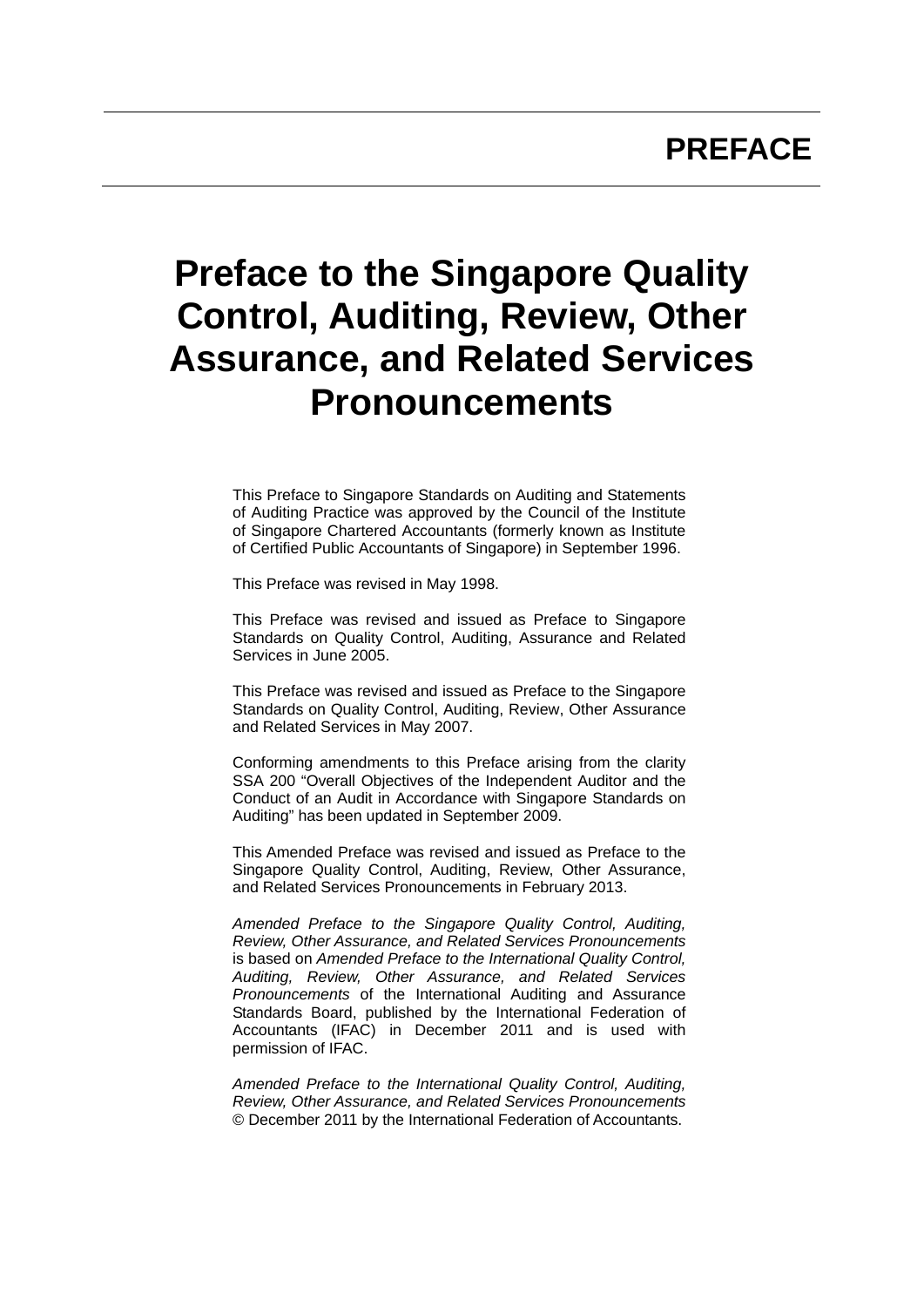## **Introduction**

- 1. This preface to the Singapore Quality Control, Auditing, Review, Other Assurance, and Related Services Pronouncements (Singapore Standards) is issued to facilitate understanding of the scope and authority of the pronouncements the Institute of Singapore Chartered Accountants (ISCA) issues. The Singapore Standards are based on those set by the International Auditing and Assurance Standards Board (IAASB) of the International Federation of Accountants (IFAC).
- 2. The ISCA is committed to the goal of developing a set of Singapore Standards and other pronouncements harmonised with those set by the IAASB. IAASB members act in the common interest of the public at large and the worldwide accountancy profession. This could result in their taking a position on a matter that is not in accordance with current practice in their country or firm or not in accordance with the position taken by those who put them forward for membership of the IAASB.

## **The ISCA's Pronouncements**

#### **ISCA Authoritative Pronouncements**

- 3. The ISCA's pronouncements govern audit, review, other assurance, and related services engagements that are conducted in accordance with Singapore Standards. They do not override the local laws or regulations that govern the audit of historical financial statements or assurance engagements on other information required to be followed in accordance with other standards. A professional accountant should not represent compliance with the ISCA's Standards unless the professional accountant has complied fully with all standards relevant to the engagement.
- 4. The authoritative pronouncements of the ISCA are the Singapore Standards and the Statements of Auditing Practice, which are issued following the ISCA's stated due process.

## **The Authority Attaching to Singapore Standards Issued by the Institute of Singapore Chartered Accountants**

- 5. Singapore Standards on Auditing (SSAs) are to be applied in the audit of historical financial information.
- 6. Singapore Standards on Review Engagements (SSREs) are to be applied in the review of historical financial information.
- 7. Singapore Standards on Assurance Engagements (SSAEs) are to be applied in assurance engagements other than audits or reviews of historical financial information.
- 8. Singapore Standards on Related Services (SSRSs) are to be applied to compilation engagements, engagements to apply agreed upon procedures to information and other related services engagements as specified by the ISCA.
- 9. SSAs, SSREs, SSAEs and SSRSs are collectively referred to as the ISCA's Engagement Standards.
- 10. Singapore Standards on Quality Control (SSQCs) are to be applied for all services falling under the ISCA's Engagement Standards.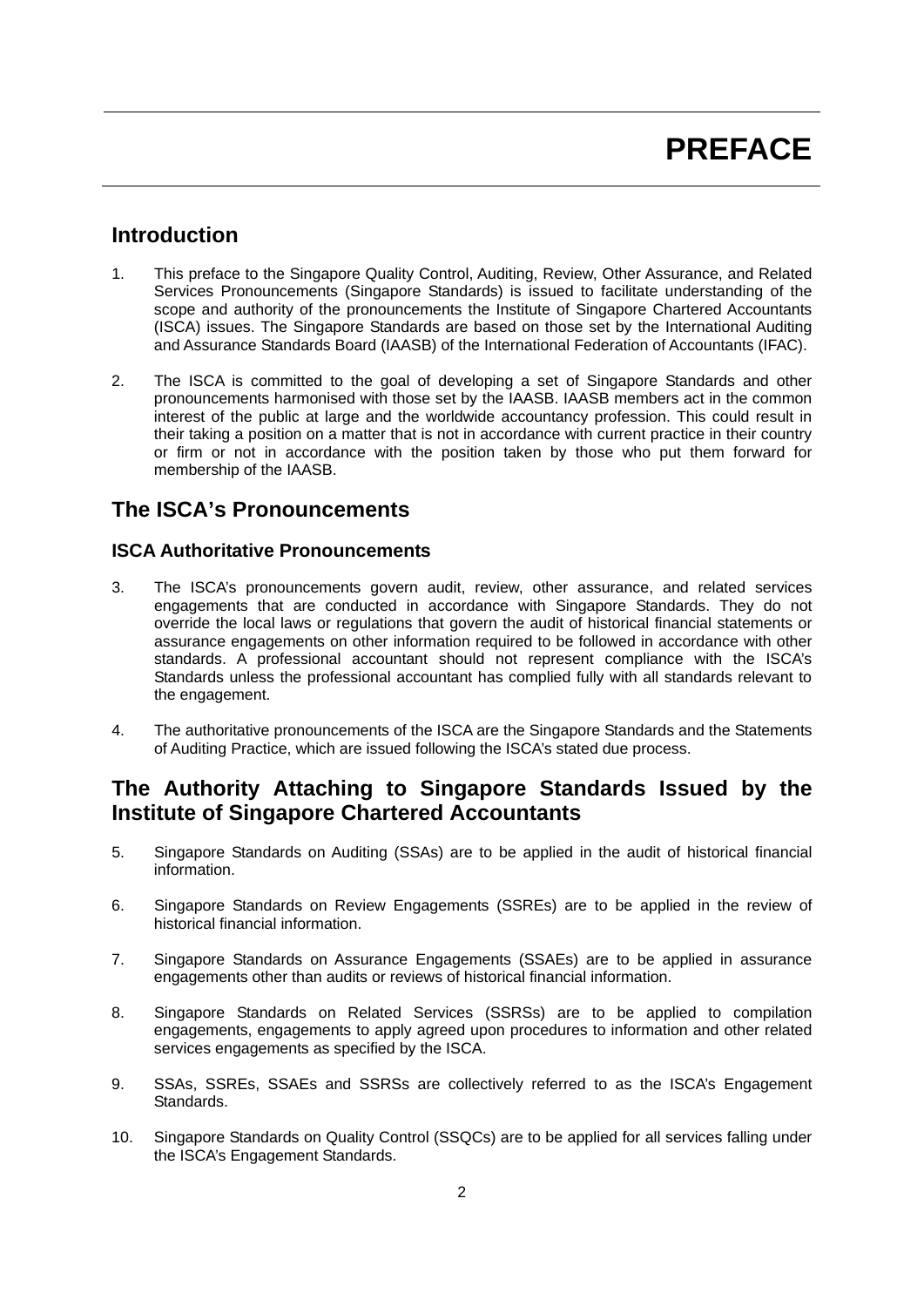#### **Singapore Standards on Auditing**

11. SSAs are written in the context of an audit of financial statements<sup>1</sup> by an independent auditor. They are to be adapted as necessary in the circumstances when applied to audits of other historical financial information. The authority of SSAs is set out in SSA 200.<sup>2</sup>

#### **Singapore Standards on Quality Control**

12. SSQCs are written to apply to firms in respect of all their services falling under the ISCA's Engagement Standards. The authority of SSQCs is set out in the introduction to the SSQCs.

#### **Other Singapore Standards**

- 13. Some Singapore Standards identified in paragraphs 6–8 contain: objectives, requirements, application and other explanatory material, introductory material and definitions. These terms are to be interpreted in a directly analogous way to how they are explained in the context of SSAs and financial statement audits in SSA 200.
- 14. Other Singapore Standards identified in paragraphs 6–8 contain basic principles and essential procedures (identified in bold type lettering and by the word "should") together with related guidance in the form of explanatory and other material, including appendices. The basic principles and essential procedures are to be understood and applied in the context of the explanatory and other material that provides guidance for their application. It is therefore necessary to consider the entire text of a Standard to understand and apply the basic principles and essential procedures.
- 15. The basic principles and essential procedures of a Standard are to be applied in all cases where they are relevant in the circumstances of the engagement. In exceptional circumstances, however, a professional accountant may judge it necessary to depart from a relevant essential procedure in order to achieve the purpose of that procedure. When such a situation arises, the professional accountant is required to document how alternative procedures performed achieve the purpose of the procedure and, unless otherwise clear, the reasons for the departure. The need for the professional accountant to depart from a relevant essential procedure is expected to arise only where, in the specific circumstances of the engagement, that procedure would be ineffective.
- 16. Appendices, which form part of the application material, are an integral part of a Standard. The purpose and intended use of an appendix are explained in the body of the related Standard or within the title and introduction of the appendix itself.

#### *Professional Judgment*

1

17. The nature of the Singapore Standards requires the professional accountant to exercise professional judgment in applying them.

#### *Applicability of the Singapore Standards*

- 18. The scope, effective date and any specific limitation of the applicability of a specific Singapore Standard is made clear in the Standard. Unless otherwise stated in the Singapore Standard, the professional accountant is permitted to apply a Singapore Standard before the effective date specified therein.
- 19. Singapore Standards are relevant to engagements in the public sector. When appropriate, additional considerations specific to public sector entities are included:

<sup>1</sup> Unless otherwise stated, "financial statements" mean financial statements comprising historical financial information. 2

SSA 200, *Overall Objectives of the Independent Auditor and the Conduct of an Audit in Accordance with Singapore Standards on Auditing*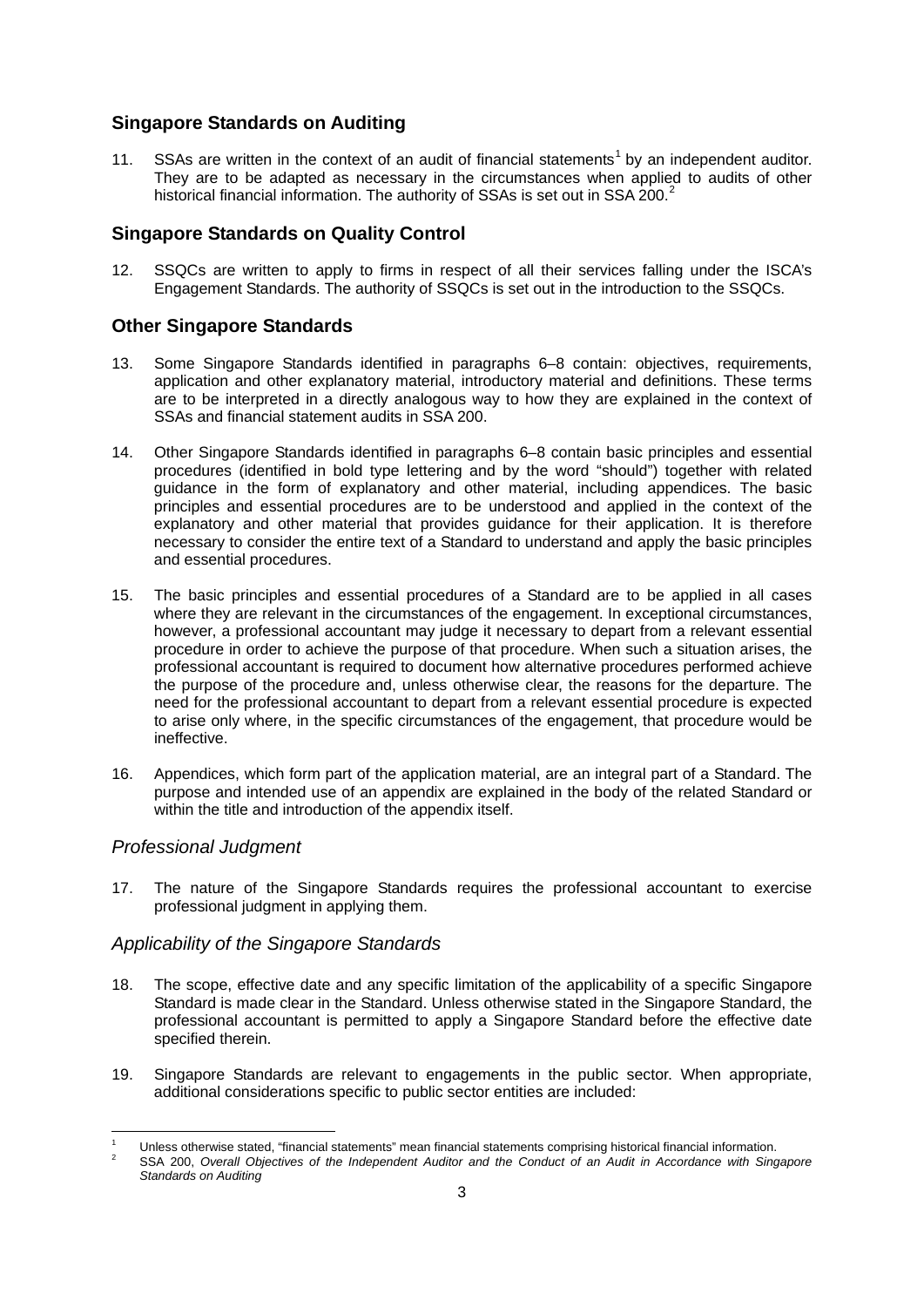- (a) Within the body of a Singapore Standard in the case of SSAs and SSQCs; or
- (b) In a Public Sector Perspective (PSP) appearing at the end of other Singapore Standards.

## **The Authority Attaching to Statements of Auditing Practice Issued by the Institute of Singapore Chartered Accountants**

- 20. Statements of Auditing Practice (SAPs) are issued to provide interpretive guidance and practical assistance to professional accountants in implementing SSAs and to promote good practice.
- 21. Professional accountants should be aware of and consider SAPs applicable to the engagement. A professional accountant who does not consider and apply the guidance included in a relevant SAP should be prepared to explain how:
	- (a) The requirements in the SSAs; or
	- (b) The basic principles and essential procedures in the other Engagement Standard(s), addressed by the SAP, have been compiled with.

## **Non-Authoritative Material**

22. Non-authoritative material includes Practice Notes issued by the ISCA and other papers. Nonauthoritative material is not part of the ISCA's Singapore Standards.

#### **Singapore Auditing Practice Notes**

- 23. Singapore Auditing Practice Notes (SAPNs) do not impose additional requirements on auditors beyond those included in the SSAs, nor do they change the auditor's responsibility to comply with all SSAs relevant to the audit. SAPNs provide practical assistance to auditors. They provide material that firms can use in developing their training programs and internal guidance.
- 24. Depending on the nature of the topic(s) covered, a SAPN may assist the auditor in:
	- Obtaining an understanding of the circumstances of the entity, and in making judgments about the identification and assessment of risks of material misstatement;
	- Making judgments about how to respond to assessed risks, including judgments about procedures that may be appropriate in the circumstances; or
	- Addressing reporting considerations, including forming an opinion on the financial statements and communicating with those charged with governance.

#### **Practice Notes Relating to Other Singapore Standards**

25. The ISCA may also issue Singapore Review Engagement Practice Notes (SREPNs), Singapore Assurance Engagement Practice Notes (SAEPNs), and Singapore Related Services Practice Notes (SRSPNs) to serve the same purpose for SSREs, SSAEs, and SSRSs respectively.

#### **Other Papers Published by the ISCA**

26. Other papers, for example Discussion Papers, are published to promote discussion or debate on auditing, review, other assurance and related services and quality control issues affecting the accounting profession, present findings, or describe matters of interest relating to auditing, review, other assurance, related services and quality control issues affecting the accounting profession. They do not establish any basic principles or essential procedures to be followed in audit, review, other assurance or related services engagements.